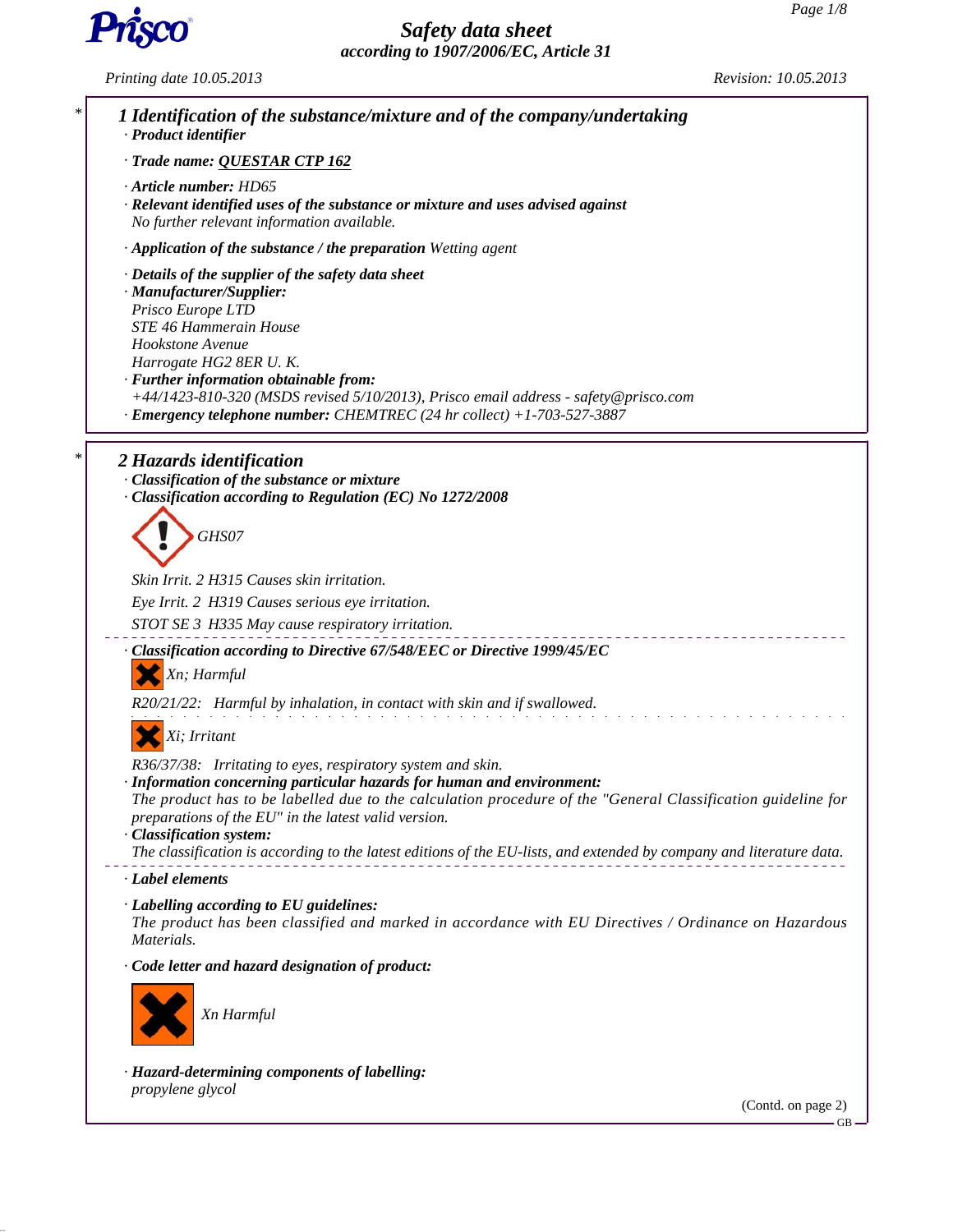*Printing date 10.05.2013 Revision: 10.05.2013*

### *Trade name: QUESTAR CTP 162*

|                                                                                                                                                                                             |                                                                                                                                                                                                                                                                                                                                                                                                                                                                                 | (Contd. of page 1)                         |
|---------------------------------------------------------------------------------------------------------------------------------------------------------------------------------------------|---------------------------------------------------------------------------------------------------------------------------------------------------------------------------------------------------------------------------------------------------------------------------------------------------------------------------------------------------------------------------------------------------------------------------------------------------------------------------------|--------------------------------------------|
| · Risk phrases:                                                                                                                                                                             | 20/21/22 Harmful by inhalation, in contact with skin and if swallowed.<br>36/37/38 Irritating to eyes, respiratory system and skin.                                                                                                                                                                                                                                                                                                                                             |                                            |
| · Safety phrases:<br>9<br>20/21<br>23<br>25<br>26<br>60<br>$\cdot$ Other hazards<br>· Results of PBT and vPvB assessment<br>· <b>PBT</b> : Not applicable.<br>$\cdot$ vPvB: Not applicable. | Keep container in a well-ventilated place.<br>When using do not eat, drink or smoke.<br>Do not breathe gas/fumes/vapour/spray (appropriate wording to be specified by the manufacturer).<br>Avoid contact with eyes.<br>In case of contact with eyes, rinse immediately with plenty of water and seek medical advice.<br>36/37/39 Wear suitable protective clothing, gloves and eye/face protection.<br>This material and its container must be disposed of as hazardous waste. |                                            |
|                                                                                                                                                                                             | 3 Composition/information on ingredients<br>· Chemical characterization: Mixtures                                                                                                                                                                                                                                                                                                                                                                                               |                                            |
|                                                                                                                                                                                             | · Description: Mixture of substances listed below with nonhazardous additions.                                                                                                                                                                                                                                                                                                                                                                                                  |                                            |
| · Dangerous components:                                                                                                                                                                     |                                                                                                                                                                                                                                                                                                                                                                                                                                                                                 |                                            |
| CAS: 57-55-6                                                                                                                                                                                | propylene glycol<br>EINECS: 200-338-0 $\times$ Xn R20/21/22; $\times$ Xi R36/37/38                                                                                                                                                                                                                                                                                                                                                                                              |                                            |
| CAS: 5131-66-8<br>EINECS: 225-878-4 $\times$ Xi R36/38                                                                                                                                      | C Acute Tox. 4, H332; Skin Irrit. 2, H315; Eye Irrit. 2, H319; STOT SE 3, H335<br>Propylene glycol monobutyl ether                                                                                                                                                                                                                                                                                                                                                              |                                            |
| CAS: 111-76-2                                                                                                                                                                               | Flam. Liq. 3, H226; Skin Irrit. 2, H315; Eye Irrit. 2, H319<br>2-butoxyethanol<br>EINECS: 203-905-0 $\times$ Xn R20/21/22; $\times$ Xi R36/37/38                                                                                                                                                                                                                                                                                                                                |                                            |
|                                                                                                                                                                                             | (C) Acute Tox. 4, H302; Acute Tox. 4, H312; Acute Tox. 4, H332; Skin Irrit. 2,<br>H315; Eye Irrit. 2, H319                                                                                                                                                                                                                                                                                                                                                                      | $20 - 30\%$<br>$2.5 - 5\%$<br>$\leq 2.5\%$ |
| CAS: 112-07-2<br>EINECS: 203-933-3 $\times$ Xn R20/21                                                                                                                                       | 2-butoxyethyl acetate                                                                                                                                                                                                                                                                                                                                                                                                                                                           | $\leq 2.5\%$                               |
| CAS: 6484-52-2<br>EINECS: 229-347-8 $\bigcirc$ O R8-9                                                                                                                                       | De Acute Tox. 4, H312; Acute Tox. 4, H332<br>ammonium nitrate                                                                                                                                                                                                                                                                                                                                                                                                                   |                                            |
| CAS: 25265-71-8<br>EINECS: 246-770-3 X Xi R36/38                                                                                                                                            | $\otimes$ Ox. Sol. 1, H271<br>oxydipropanol<br>Skin Irrit. 2, H315; Eye Irrit. 2, H319                                                                                                                                                                                                                                                                                                                                                                                          | $\leq 2.5\%$<br>$\leq 2.5\%$               |

*after the accident.*

### *· After inhalation:*

*Supply fresh air. If required, provide artificial respiration. Keep patient warm. Consult doctor if symptoms persist.*

*In case of unconsciousness place patient stably in side position for transportation.*

(Contd. on page 3)

 $-GB -$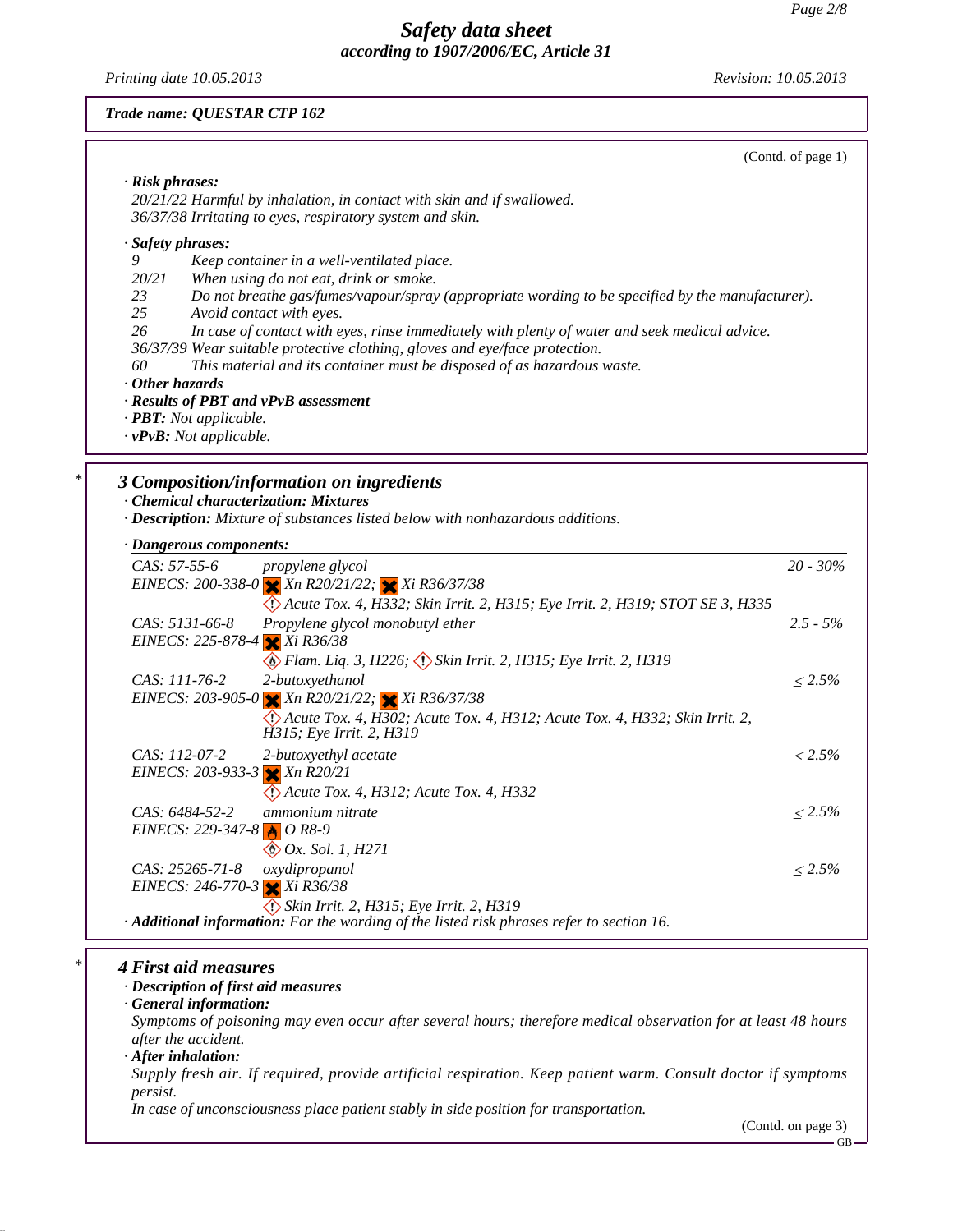*Printing date 10.05.2013 Revision: 10.05.2013*

(Contd. of page 2)

*Trade name: QUESTAR CTP 162*

| · After skin contact: Immediately wash with water and soap and rinse thoroughly.                               |
|----------------------------------------------------------------------------------------------------------------|
| $\cdot$ After eye contact:                                                                                     |
| Rinse opened eye for several minutes under running water. If symptoms persist, consult a doctor.               |
| · After swallowing: Call for a doctor immediately.                                                             |
| $\cdot$ Information for doctor:                                                                                |
| $\cdot$ Most important symptoms and effects, both acute and delayed No further relevant information available. |
| · Indication of any immediate medical attention and special treatment needed                                   |
| No further relevant information available.                                                                     |
|                                                                                                                |

### *\* 5 Firefighting measures*

*· Extinguishing media*

*· Suitable extinguishing agents:*

- *CO2, powder or water spray. Fight larger fires with water spray or alcohol resistant foam.*
- *· Special hazards arising from the substance or mixture No further relevant information available.*
- *· Advice for firefighters*
- *· Protective equipment: Mouth respiratory protective device.*

#### *\* 6 Accidental release measures*

- *· Personal precautions, protective equipment and emergency procedures Not required.*
- *· Environmental precautions: Dilute with plenty of water.*
- *· Methods and material for containment and cleaning up:*
- *Absorb with liquid-binding material (sand, diatomite, acid binders, universal binders, sawdust). Dispose contaminated material as waste according to item 13. Ensure adequate ventilation.*

*· Reference to other sections*

- *See Section 7 for information on safe handling.*
- *See Section 8 for information on personal protection equipment.*
- *See Section 13 for disposal information.*

### *\* 7 Handling and storage*

*· Handling:*

- *· Precautions for safe handling*
- *Store in cool, dry place in tightly closed receptacles. Ensure good ventilation/exhaustion at the workplace.*
- *Prevent formation of aerosols.*
- *· Information about fire and explosion protection: No special measures required.*
- *· Conditions for safe storage, including any incompatibilities*
- *· Storage:*
- *· Requirements to be met by storerooms and receptacles: No special requirements.*
- *· Information about storage in one common storage facility: Not required.*
- *· Further information about storage conditions: Keep container tightly sealed.*
- *· Specific end use(s) No further relevant information available.*

*\* 8 Exposure controls/personal protection*

*· Additional information about design of technical facilities: No further data; see item 7.*

(Contd. on page 4)

GB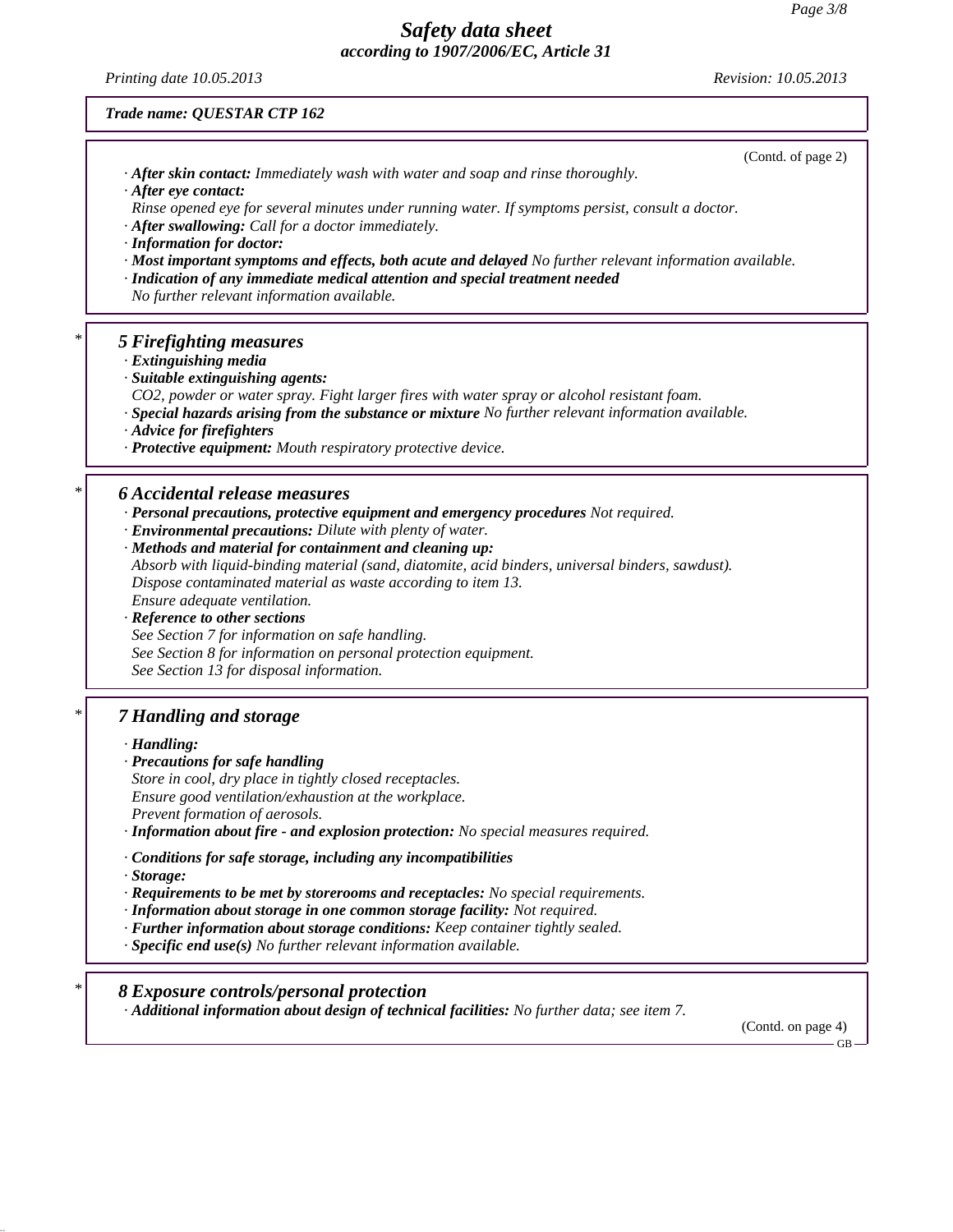### *Printing date 10.05.2013 Revision: 10.05.2013*

### *Trade name: QUESTAR CTP 162*

|                                                                                                                                                                                                  | (Contd. of page 3) |
|--------------------------------------------------------------------------------------------------------------------------------------------------------------------------------------------------|--------------------|
| Control parameters                                                                                                                                                                               |                    |
| $\cdot$ Ingredients with limit values that require monitoring at the workplace:<br>57-55-6 propylene glycol                                                                                      |                    |
| WEL Long-term value: 474* 10** mg/m <sup>3</sup> , 150* ppm<br>*total vapour and particulates **particulates                                                                                     |                    |
| 111-76-2 2-butoxyethanol                                                                                                                                                                         |                    |
| WEL Short-term value: 246 mg/m <sup>3</sup> , 50 ppm<br>Long-term value: $123$ mg/m <sup>3</sup> , 25 ppm<br>Sk, BMGV                                                                            |                    |
| 112-07-2 2-butoxyethyl acetate                                                                                                                                                                   |                    |
| WEL Short-term value: 332 mg/m <sup>3</sup> , 50 ppm<br>Long-term value: $133$ mg/m <sup>3</sup> , 20 ppm<br>Sk                                                                                  |                    |
| · Ingredients with biological limit values:                                                                                                                                                      |                    |
| 111-76-2 2-butoxyethanol                                                                                                                                                                         |                    |
| BMGV 240 mmol/mol creatinine<br>urine<br>post shift<br>butoxyacetic acid<br>· Additional information: The lists valid during the making were used as basis.                                      |                    |
| · Exposure controls                                                                                                                                                                              |                    |
| · Personal protective equipment:                                                                                                                                                                 |                    |
| · General protective and hygienic measures:<br>Keep away from foodstuffs, beverages and feed.                                                                                                    |                    |
| Immediately remove all soiled and contaminated clothing<br>Wash hands before breaks and at the end of work.<br>Avoid contact with the eyes and skin.                                             |                    |
| · Respiratory protection:                                                                                                                                                                        |                    |
| In case of brief exposure or low pollution use respiratory filter device. In case of intensive or longer exposure use<br>self-contained respiratory protective device.<br>· Protection of hands: |                    |
|                                                                                                                                                                                                  |                    |



*Protective gloves*

*The glove material has to be impermeable and resistant to the product/ the substance/ the preparation. Due to missing tests no recommendation to the glove material can be given for the product/ the preparation/ the chemical mixture.*

*Selection of the glove material on consideration of the penetration times, rates of diffusion and the degradation · Material of gloves*

*At Prisco we take your health and safety very seriously. We have prepared PDF s containing information on recommended glove material to use when handing Prisico pressroom chemistry. Please click on the PDF hyerlink to obtain the document in the language you desire.*

*The selection of the suitable gloves does not only depend on the material, but also on further marks of quality and varies from manufacturer to manufacturer. As the product is a preparation of several substances, the resistance of the glove material can not be calculated in advance and has therefore to be checked prior to the application.*

#### *· Penetration time of glove material*

*The exact break trough time has to be found out by the manufacturer of the protective gloves and has to be observed.*

(Contd. on page 5)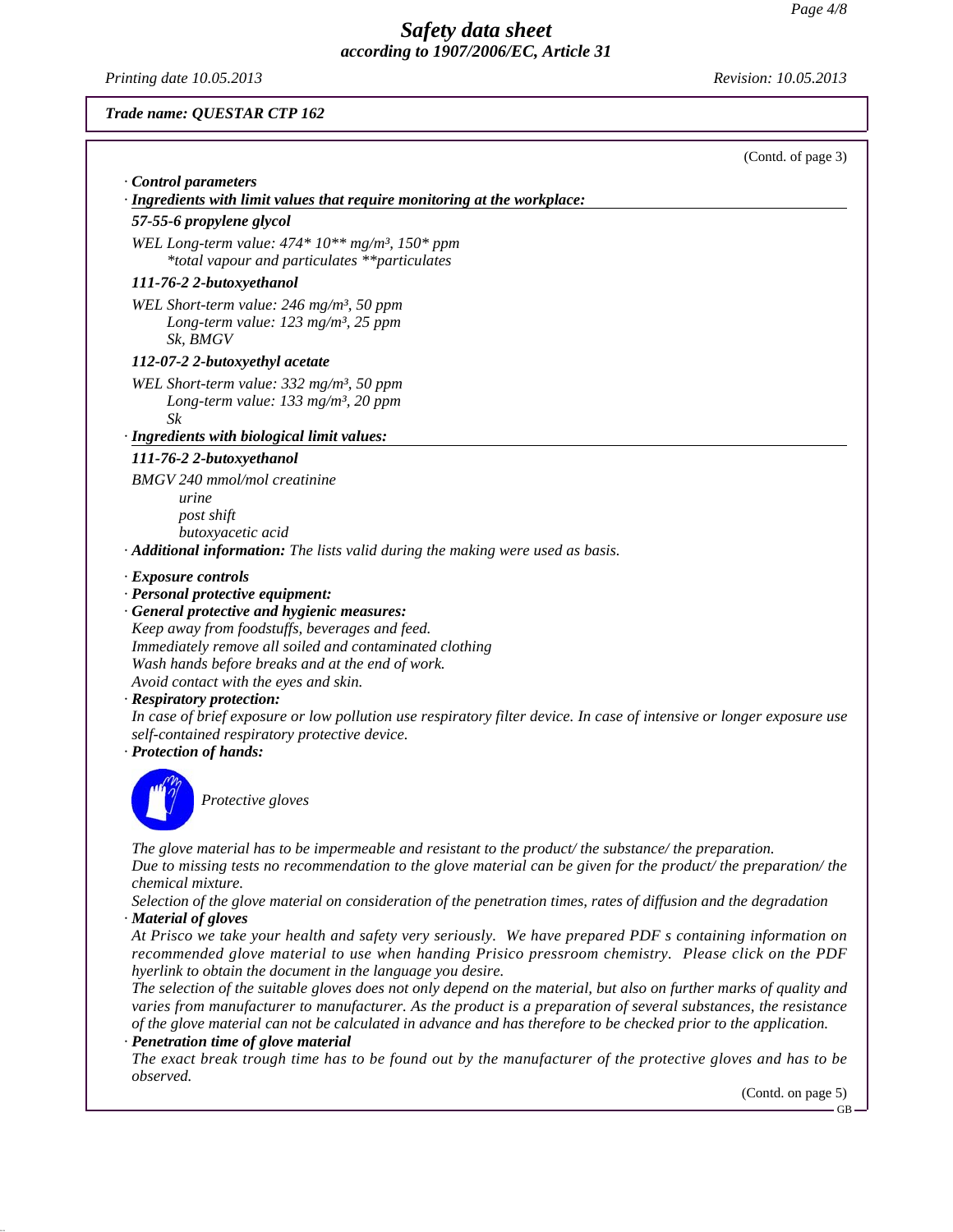*Printing date 10.05.2013 Revision: 10.05.2013*

Г

|                                                                                                   |                                               | (Contd. of page 4) |  |  |
|---------------------------------------------------------------------------------------------------|-----------------------------------------------|--------------------|--|--|
| $\cdot$ Eye protection:                                                                           |                                               |                    |  |  |
| Tightly sealed goggles                                                                            |                                               |                    |  |  |
| 9 Physical and chemical properties                                                                |                                               |                    |  |  |
| · Information on basic physical and chemical properties                                           |                                               |                    |  |  |
| <b>General Information</b>                                                                        |                                               |                    |  |  |
| $\cdot$ Appearance:<br>Form:                                                                      | Fluid                                         |                    |  |  |
| Colour:                                                                                           | Green                                         |                    |  |  |
| $\cdot$ Odour:                                                                                    | Characteristic                                |                    |  |  |
| · Odour threshold:                                                                                | Not determined.                               |                    |  |  |
| $\cdot$ pH-value:                                                                                 | Not determined.                               |                    |  |  |
| Change in condition<br><b>Melting point/Melting range:</b><br><b>Boiling point/Boiling range:</b> | Undetermined.<br>100 °C                       |                    |  |  |
| · Flash point:                                                                                    | Not applicable.                               |                    |  |  |
| · Flammability (solid, gaseous):                                                                  | Not applicable.                               |                    |  |  |
| · Ignition temperature:                                                                           | 371 °C                                        |                    |  |  |
| · Decomposition temperature:                                                                      | Not determined.                               |                    |  |  |
| · Self-igniting:                                                                                  | Product is not selfigniting.                  |                    |  |  |
| · Danger of explosion:                                                                            | Product does not present an explosion hazard. |                    |  |  |
| · Explosion limits:                                                                               |                                               |                    |  |  |
| Lower:                                                                                            | 2.6 Vol %                                     |                    |  |  |
| <b>Upper:</b>                                                                                     | 12.6 Vol %                                    |                    |  |  |
| $\cdot$ Vapour pressure at 20 $\textdegree$ C:                                                    | $23$ hPa                                      |                    |  |  |
| $\cdot$ Density at 20 $\textdegree$ C:                                                            | $1.038$ g/cm <sup>3</sup>                     |                    |  |  |
| $\cdot$ Relative density<br>· Vapour density                                                      | Not determined.                               |                    |  |  |
| · Evaporation rate                                                                                | Not determined.<br>Not determined.            |                    |  |  |
| · Solubility in / Miscibility with                                                                |                                               |                    |  |  |
| water:                                                                                            | Soluble.                                      |                    |  |  |
| · Partition coefficient (n-octanol/water): Not determined.                                        |                                               |                    |  |  |
| · Viscosity:                                                                                      |                                               |                    |  |  |
| Dynamic:                                                                                          | Not determined.                               |                    |  |  |
| Kinematic:                                                                                        | Not determined.                               |                    |  |  |
| Other information                                                                                 | No further relevant information available.    |                    |  |  |

# *\* 10 Stability and reactivity*

*· Reactivity*

*· Chemical stability*

*· Thermal decomposition / conditions to be avoided: No decomposition if used according to specifications.*

(Contd. on page 6)

 $-GB -$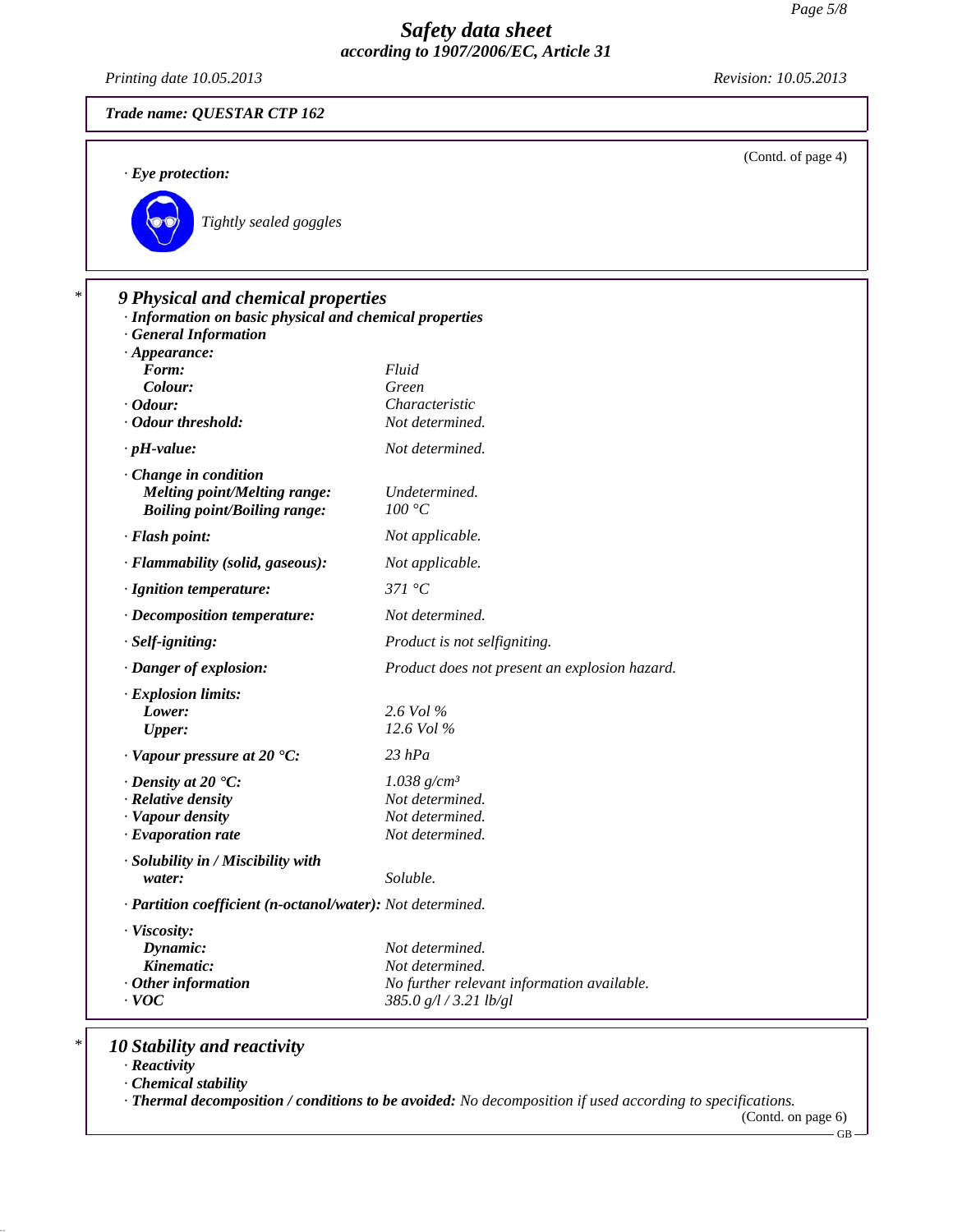*Printing date 10.05.2013 Revision: 10.05.2013*

|   | Trade name: QUESTAR CTP 162                                                                                                                                                                                                                                                                                                                                                                                                                                                                                                                                                                                                                                                              |
|---|------------------------------------------------------------------------------------------------------------------------------------------------------------------------------------------------------------------------------------------------------------------------------------------------------------------------------------------------------------------------------------------------------------------------------------------------------------------------------------------------------------------------------------------------------------------------------------------------------------------------------------------------------------------------------------------|
|   | (Contd. of page 5)<br>· Possibility of hazardous reactions No dangerous reactions known.<br>Conditions to avoid No further relevant information available.<br>· Incompatible materials: No further relevant information available.<br>· Hazardous decomposition products:<br>Carbon monoxide and carbon dioxide<br>Nitrogen oxides                                                                                                                                                                                                                                                                                                                                                       |
| * | 11 Toxicological information<br>· Information on toxicological effects<br>· Acute toxicity:<br>· LD/LC50 values relevant for classification:<br>57-55-6 propylene glycol<br>LD50 21000 mg/kg (rat)<br>Oral<br>Dermal LD50 20800 mg/kg (rabbit)<br>· Primary irritant effect:<br>on the skin: Irritant to skin and mucous membranes.<br>$\cdot$ on the eye: Irritating effect.<br>· Sensitization: No sensitizing effects known.<br>· Additional toxicological information:<br>The product shows the following dangers according to the calculation method of the General EU Classification<br>Guidelines for Preparations as issued in the latest version:<br>Harmful<br><i>Irritant</i> |
| * | 12 Ecological information<br>· Toxicity<br>· Aquatic toxicity: No further relevant information available.<br>· Persistence and degradability No further relevant information available.<br>· Behaviour in environmental systems:<br>· Bioaccumulative potential No further relevant information available.<br>· Mobility in soil No further relevant information available.<br>· Additional ecological information:<br>· General notes: Generally not hazardous for water<br><b>Results of PBT and vPvB assessment</b><br>· PBT: Not applicable.<br>$\cdot$ vPvB: Not applicable.<br>Other adverse effects No further relevant information available.                                    |
|   | <b>13 Disposal considerations</b><br>· Waste treatment methods<br>$\cdot$ Recommendation<br>Must not be disposed together with household garbage. Do not allow product to reach sewage system.<br>· Uncleaned packaging:<br>· Recommendation: Disposal must be made according to official regulations.<br>· Recommended cleansing agents: Water, if necessary together with cleansing agents.                                                                                                                                                                                                                                                                                            |

# *\* 14 Transport information*

*· UN-Number · ADR, ADN, IMDG, IATA Void*

(Contd. on page 7)  $-GB -$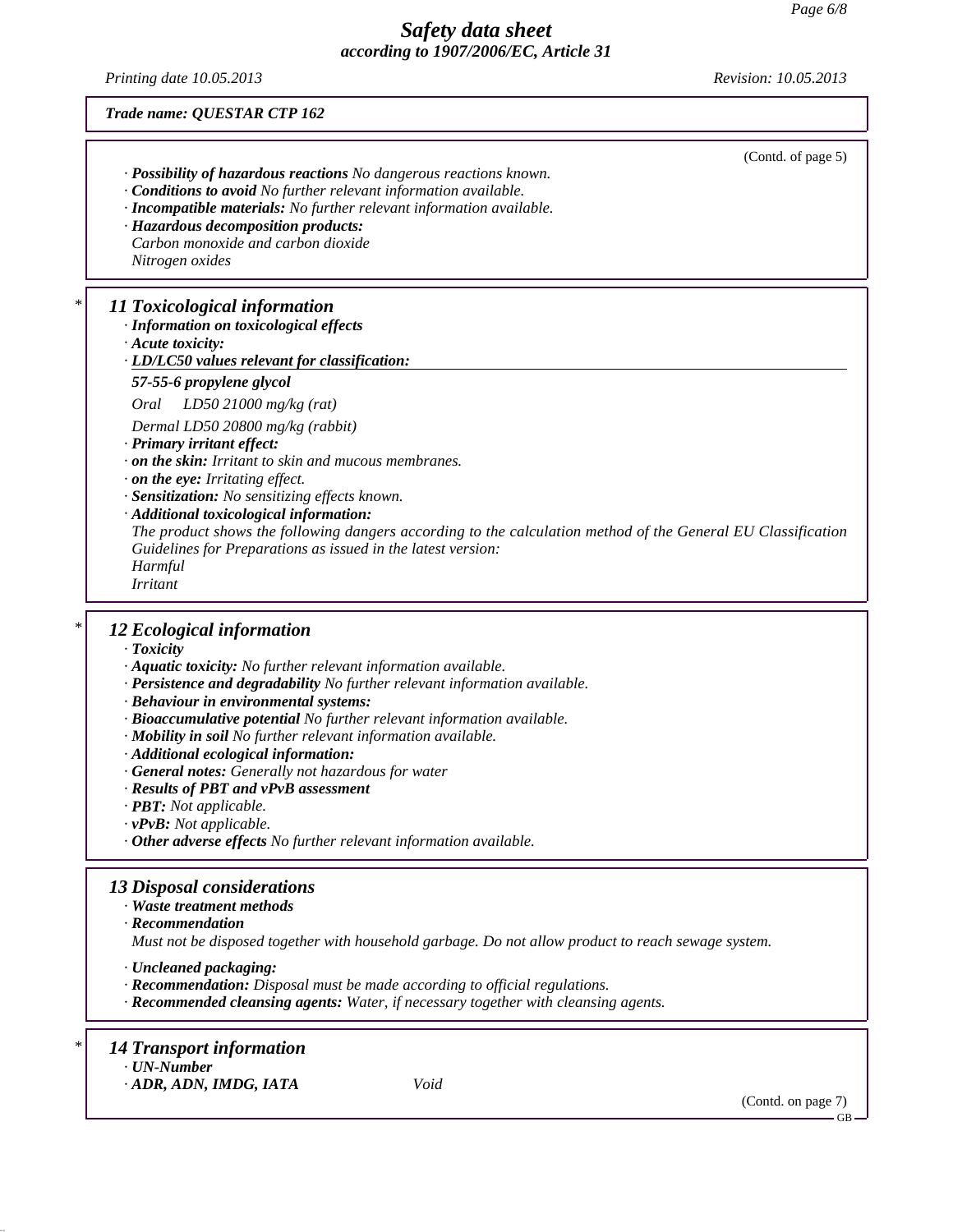*Printing date 10.05.2013 Revision: 10.05.2013*

*Trade name: QUESTAR CTP 162*

|                                                                                                 |                 | (Cond. of page 6) |
|-------------------------------------------------------------------------------------------------|-----------------|-------------------|
| $\cdot$ UN proper shipping name<br>· ADR, ADN, IMDG, IATA<br>$\cdot$ Transport hazard class(es) | Void            |                   |
| ADR, ADN, IMDG, IATA                                                                            |                 |                   |
| · Class                                                                                         | Void            |                   |
| · Packing group                                                                                 |                 |                   |
| $\cdot$ ADR, IMDG, IATA                                                                         | Void            |                   |
| · Environmental hazards:                                                                        |                 |                   |
| $\cdot$ Marine pollutant:                                                                       | No              |                   |
| · Special precautions for user                                                                  | Not applicable. |                   |
| · Transport in bulk according to Annex II of                                                    |                 |                   |
| <b>MARPOL73/78 and the IBC Code</b>                                                             | Not applicable. |                   |
| · UN "Model Regulation":                                                                        |                 |                   |

### *\* 15 Regulatory information*

*· Safety, health and environmental regulations/legislation specific for the substance or mixture*

*· National regulations:*

*· Waterhazard class: Generally not hazardous for water.*

*· Chemical safety assessment: A Chemical Safety Assessment has not been carried out.*

### *\* 16 Other information*

*This information is based on our present knowledge. However, this shall not constitute a guarantee for any specific product features and shall not establish a legally valid contractual relationship.*

### *· Relevant phrases*

*H226 Flammable liquid and vapour. H271 May cause fire or explosion; strong oxidiser. H302 Harmful if swallowed. H312 Harmful in contact with skin. H315 Causes skin irritation. H319 Causes serious eye irritation. H332 Harmful if inhaled. H335 May cause respiratory irritation. R20/21 Harmful by inhalation and in contact with skin. R20/21/22 Harmful by inhalation, in contact with skin and if swallowed. R36/37/38 Irritating to eyes, respiratory system and skin. R36/38 Irritating to eyes and skin. Contact with combustible material may cause fire. R9 Explosive when mixed with combustible material. · Department issuing MSDS: · Contact: CHEMTREC (24 hr collect) +1-703-527-3887 · Abbreviations and acronyms: RID: Règlement international concernant le transport des marchandises dangereuses par chemin de fer (Regulations Concerning the International Transport of Dangerous Goods by Rail) IATA-DGR: Dangerous Goods Regulations by the "International Air Transport Association" (IATA) ICAO: International Civil Aviation Organization ICAO-TI: Technical Instructions by the "International Civil Aviation Organization" (ICAO) ADR: Accord européen sur le transport des marchandises dangereuses par Route (European Agreement concerning the International Carriage of Dangerous Goods by Road) IMDG: International Maritime Code for Dangerous Goods IATA: International Air Transport Association GHS: Globally Harmonized System of Classification and Labelling of Chemicals LC50: Lethal concentration, 50 percent* (Contd. on page 8)